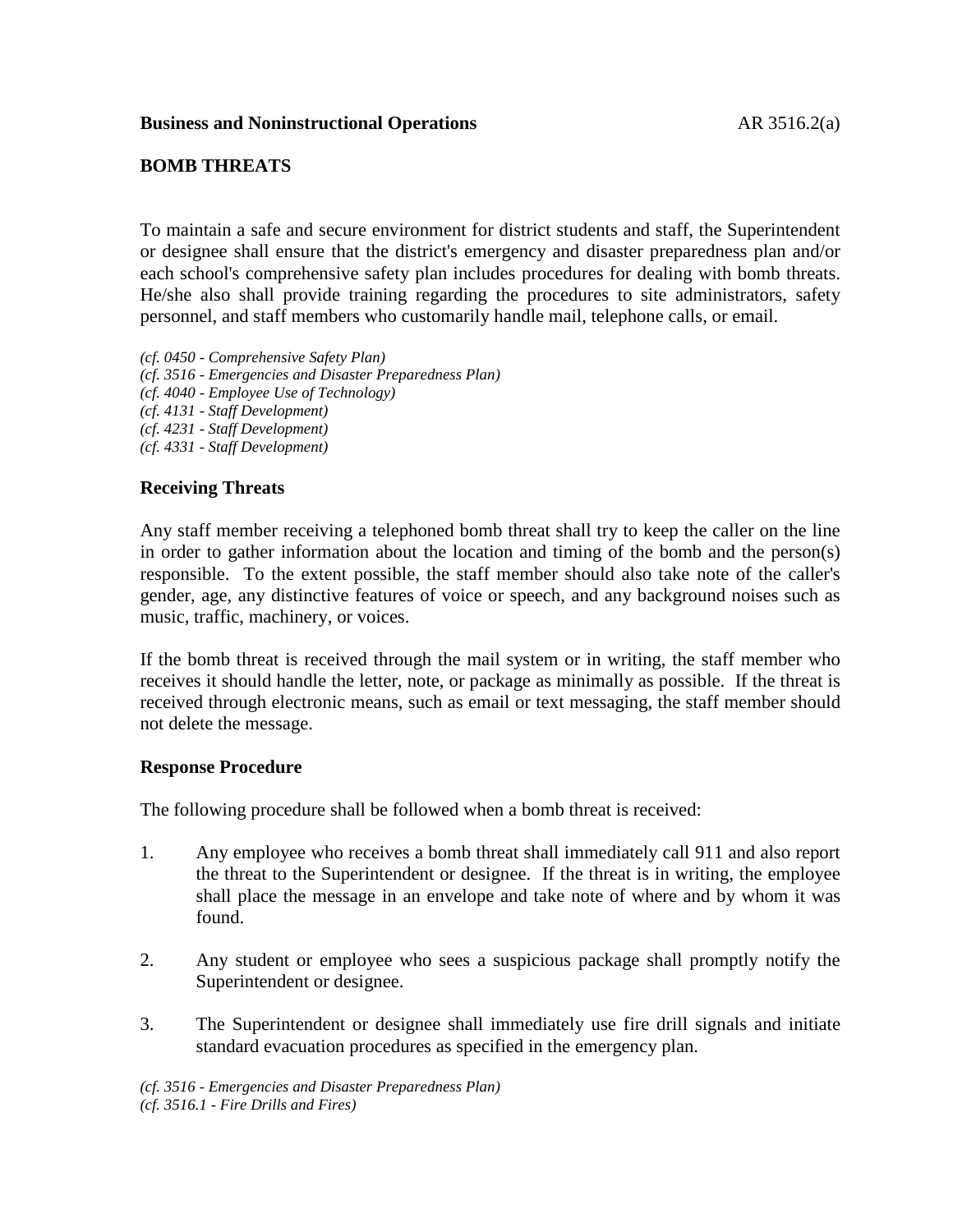# **BOMB THREATS** (continued)

4. The Superintendent or designee shall turn off any two-way radio equipment which is located in a threatened building.

Law enforcement and/or fire department staff shall conduct the bomb search. No school staff shall search for or handle any explosive or incendiary device.

### *(cf. 3515.3 - District Police/Security Department)*

No one shall reenter the threatened building(s) until the Superintendent or designee declares that reentry is safe based on law enforcement and/or fire department clearance.

### *(cf. 3516.5 - Emergency Schedules)*

To the extent possible, the Superintendent or designee shall maintain communications with staff, parents/guardians, the Governing Board, other governmental agencies, and the media during the period of the incident.

### *(cf. 1112 - Media Relations)*

Following the incident, the Superintendent or designee shall provide crisis counseling for students and/or staff as needed.

#### *(cf. 6164.2 - Guidance/Counseling Services)*

Any employee or student found to have made a bomb threat shall be subject to disciplinary procedures and/or criminal prosecution.

*(cf. 4118 - Suspension/Disciplinary Action) (cf. 4218 - Dismissal/Suspension/Disciplinary Action) (cf. 5131 - Conduct) (cf. 5131.7 - Weapons and Dangerous Instruments) (cf. 5144.1 - Suspension and Expulsion/Due Process)*

*Legal Reference: (see next page)*